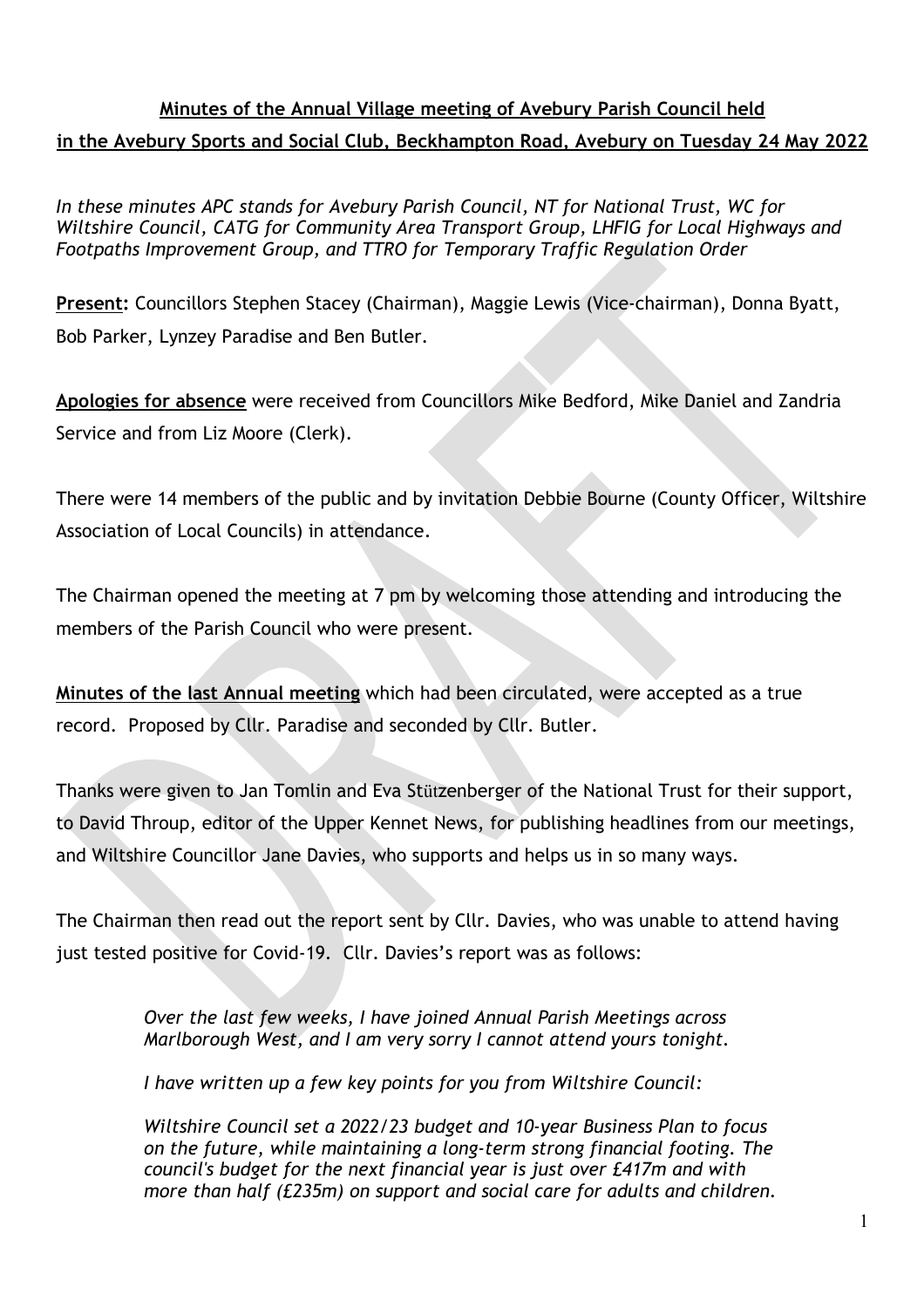*I have the privilege of holding the Cabinet responsibility for Adult Social Care, Special Educational Needs and/or Disabilities, Transition and Inclusions.* 

*Around £92m will be spent on day-to-day services such as waste management, road maintenance, leisure, and library services, as well as the council's carbon management and climate change work - which recently saw the council ranked as the fifth best unitary authority in the UK for its response to the global challenge.* 

*Alongside this, the council's capital programme is £307m for projects to improve and maintain the county's infrastructure - including leisure services, council house building, schools' maintenance, footpath and highway improvements and high streets in Salisbury and Trowbridge. We are building a new state of the art Special School building at Silverwood, Rowde, and working with national government to build a new school in Salisbury for those with Autism or Social, emotional, mental health issues.*

*The 10-year Business Plan outlines the council's guiding themes, which are prevention and early intervention; improving social mobility and tackling inequalities; understanding communities; and working together.* 

*The Marlborough community has responded very generously to the war in Ukraine and more than one hundred people have, or about to be, rehomed in the area.* 

*Locally I am very aware that traffic and road safety issues are critical in many local villages, and I am working with my Parish Councils to secure further improvements, and we have a joint group named the 'West of Marlborough Traffic Group' and we are campaigning to reduce speeds along the A4. The Community Area Transport Groups (CATGs) have been replaced by Local Highways and Footpaths Improvement Groups (LHFIGs) and their budgets have been doubled and the remit extended to include byways. I am aware of significant concerns regarding the Ridgeway and solstice celebrations. You have my assurance that this is one of my key priorities and I am working with all stakeholders to reduce the nuisance and damage caused to the priceless archaeology on the byways.* 

*Thank you for your support over the past year. It has been a pleasure to represent you at Wiltshire Council and to play a small part in your vibrant community. If you have any concerns or issues, please do not hesitate to contact me. My details are available online.* 

The Chairman and colleagues spoke to a summary report, copies of which had been provided. The report is attached to these minutes as an appendix.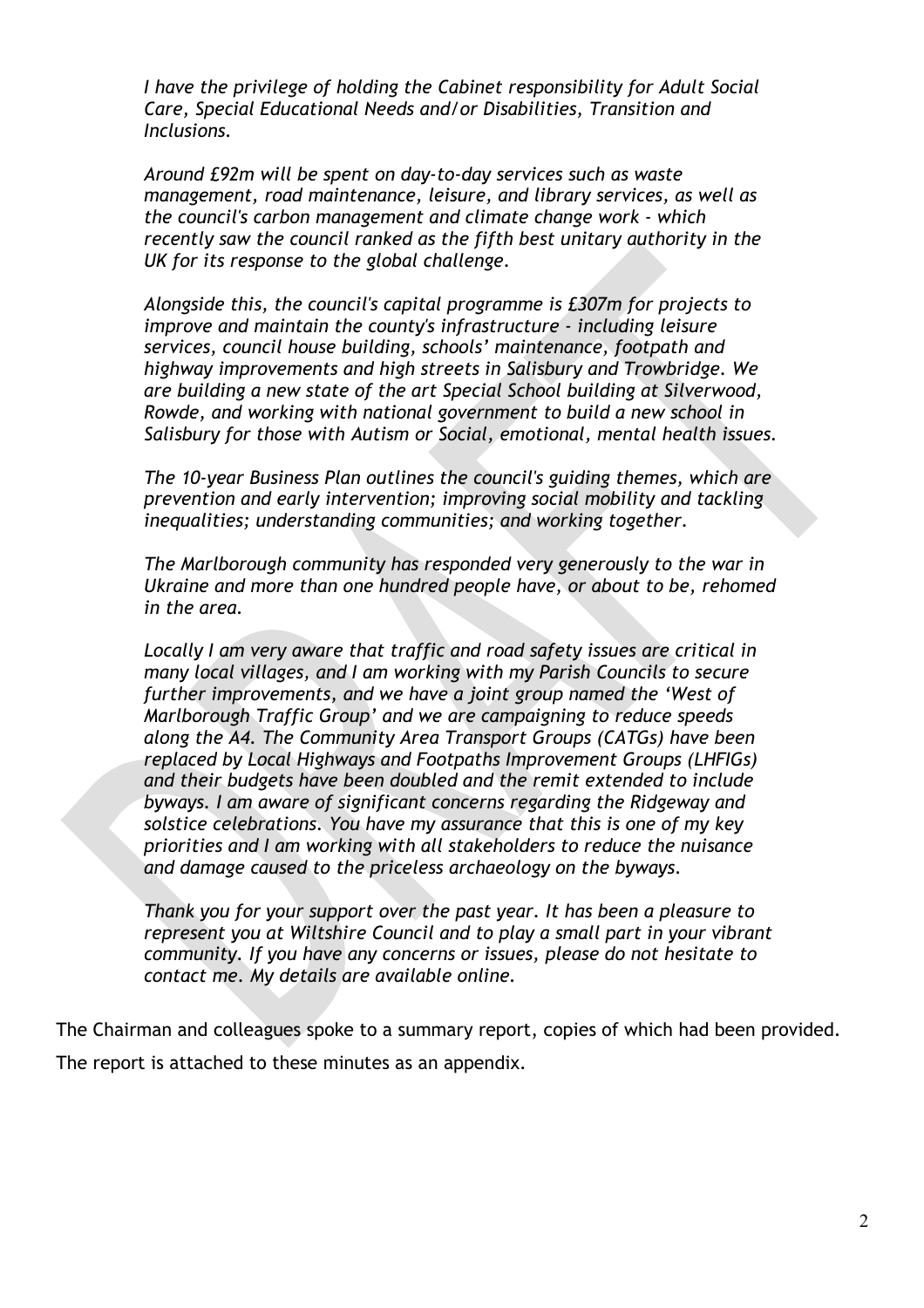### **Budget**

The Chairman pointed out that APC had not increased its precept this year and went on to outline what the precept is spent on, which includes the maintenance of street furniture such as benches, donations to support local organisations and the three community defibrillators as well as paying the Parish Clerk for all her work.

**Play area:** The main project for the coming year is renewing the play area at Avebury Trusloe and he called on Cllr. Paradise to give an update. She outlined how the project had developed and the costs involved. She also drew attention to the questionnaire that has been distributed to residents. Responses to it will help inform our decisions and ensure that the community gets what it wants. She said that she hoped that the project could be completed in this, the Queen's Platinum Jubilee year.

**Defibrillators:** Cllr. Lewis was asked to update the meeting on the community defibrillators. She outlined the scheme and noted that there was also a defibrillator available at the NT office by the museum. Residents of Beckhampton have raised three-quarters of the sum needed to add one to our lease to be sited there. Members of the public from Rawlins Park expressed interest in having a defibrillator and it was agreed that APC should explore the modalities for this, subject to funds being available.

**Community exhibition space:** Funds have been allocated to develop the URC Chapel into an exhibition space for local organisations to exhibit under the theme 'The Living Landscape' and it was noted that several exhibitors had taken up this opportunity.

### **Road Safety**

APC has ring-fenced funding for road safety work. This is because parishes are required to contribute 25% of the cost of any project undertaken by WC. Following a lengthy campaign by APC, the speed limit on the A4361 was reduced earlier this year from 60 mph to 50 mph.

APC has bought a Speed Indicator Devices (SID), which is being moved between locations at either end of the village, to remind drivers of the 30 mph speed restriction and to gather data on speeds and the number of vehicles. Cllrs. Paradise and Parker both contributed to the discussion with Cllr. Paradise noting that some 100,000 south-bound vehicles were counted in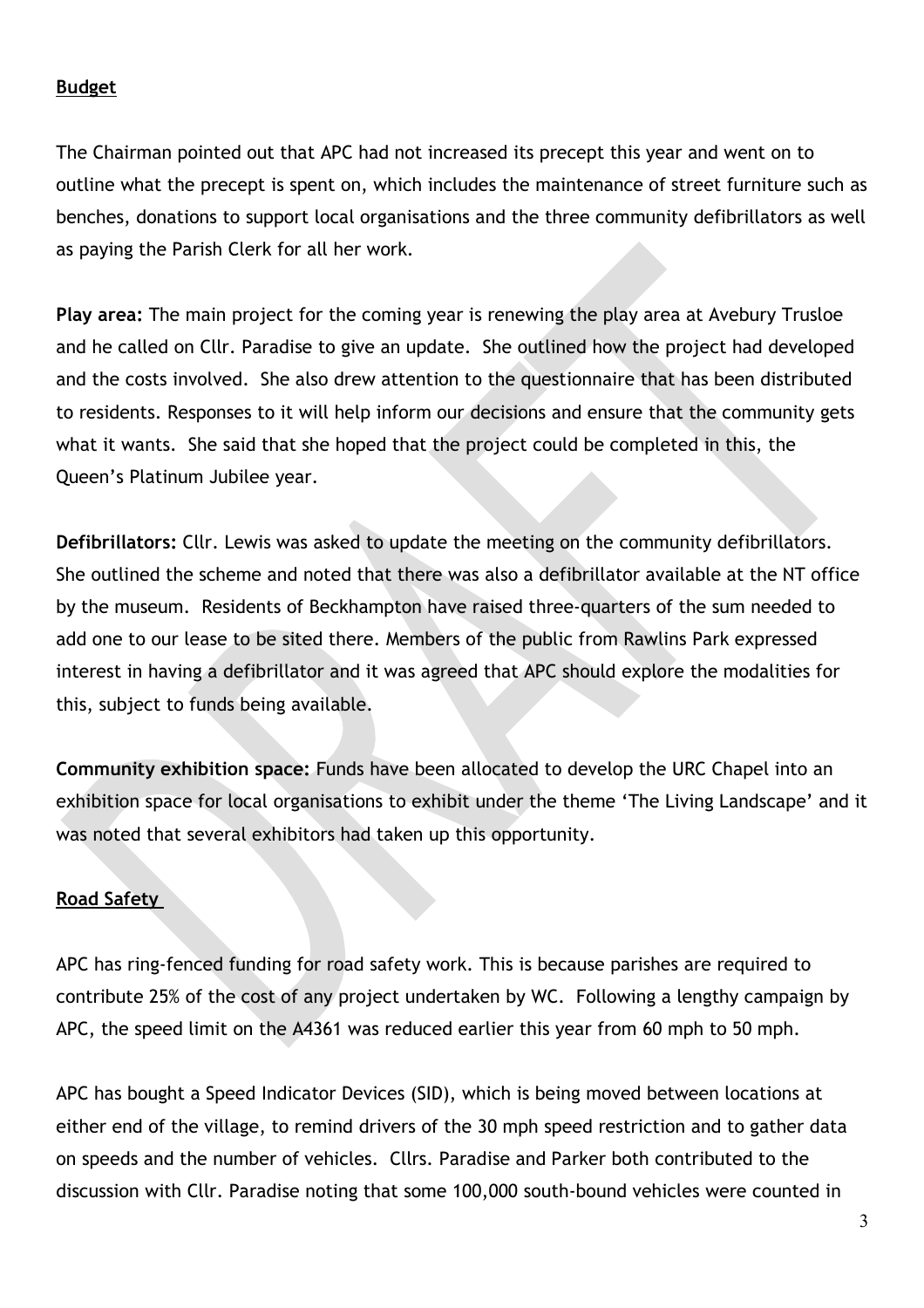the first month of operation with an average speed of 38 mph, somewhat higher than the speed of 30 mph limit, and with one in excess of 80 mph (perhaps an emergency services vehicle).

There was a question from the floor about physical traffic calming measures. The Chairman said that these have been considered but, as a WHS and with restricted sight lines, there are some challenges to overcome. An alternative approach could be reduction of the speed limit to 20 mph. The Chairman referenced the 2015 Transport Strategy but pointed out that such overarching schemes are expensive. Campaigning for elements of the strategy – for example, for crossing points and stone sets at key points on the A4361 – might be a more promising approach. He suggested that, in the short term, APC should seek a reduction in the speed limit in Avebury Trusloe, which is currently set to the national limit of 60 mph, which is patently dangerous. It was suggested form the floor that a second SID be bought rather than move the existing one and the Chairman said that APC will consider this suggestion.

A member of the public asked about the spreading of mud onto roads from byways and asked who was responsible for clearing this as it presented a hazard. Cllr. Butler stated that, if a farm vehicle was responsible, it was up to the farmer to clear the mud but it was thought that the particular area in question was due to 4x4 vehicles using the byway that gives onto the A361. The Chairman said that APC was considering asking a representative from the Green Lanes Association (GLASS) to come to a meeting to put their point of view and to listen to the problems we encounter.

The Chairman mentioned the rewilding scheme and its application to the Beckhampton roundabout where only a broad strip has been mown around the perimeter. This should help reduce speeds of vehicles approaching the roundabout by limiting the sight lines across the roundabout.

The state of the A4361 was mentioned with reference to the severe delamination on the section between Avebury Trusloe and the Beckhampton roundabout. Wiltshire Highways has been notified that it is becoming dangerous and APC has been informed that it is on the list to be resurfaced but no date has been given.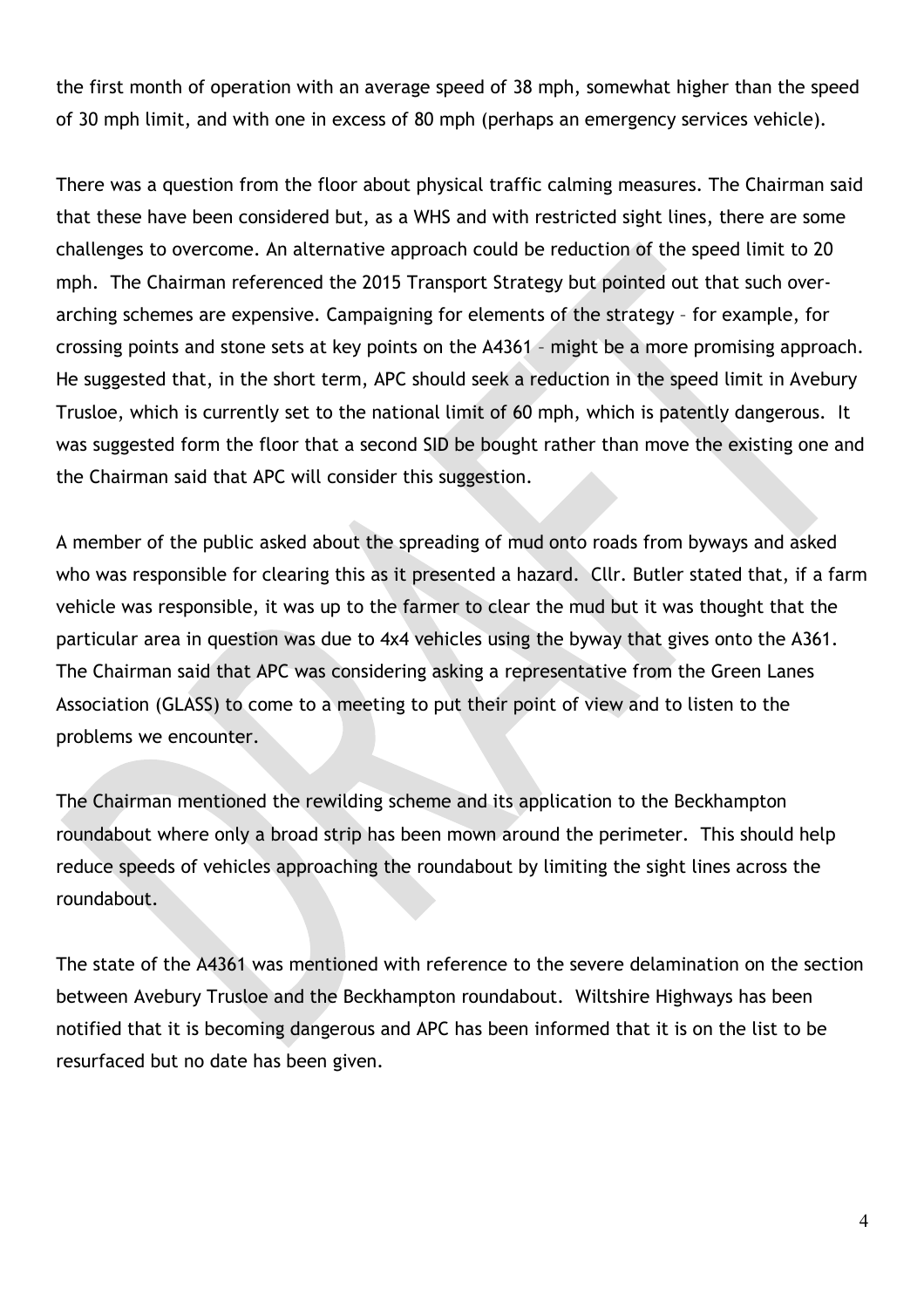### **Planning applications**

APC is a consultee on all planning applications from residents and there are about 12 a year ranging from large projects such as building a new property to small ones like the pollarding or removal of trees. The Chairman pointed out that the decision on all planning applications lies with WC and not with APC.

### **Community Shop**

The Chairman invited Michèle Lomas, chair of the community shop committee to say a few words. She thanked the community for its support during the two years of pandemic lockdowns and restrictions and praised the volunteers who had helped keep the shop open during this time. She asked the meeting if the current hours of 10 am to 4 pm were acceptable, which in general they were although Cllr. Byatt commented that visitors to her business often wanted to find some refreshments after 4 p.m. and Cllr. Lewis commented that she felt, as a volunteer, that the hours could be extended in the summer months. The Chairman offered thanks to Mrs. Lomas, the committee, staff and volunteers.

#### **Parish Steward**

The Chairman explained that the Parish Steward visits once a month ten times a year for 4 hours but, thanks to his commitment to Avebury (for which we are very grateful), tries to call in at other times if there is need. His duties include clearing ditches, strimming verges, and cleaning road signs. Any issue that might be in his remit should be notified to the Parish Clerk.

#### **Future issues**

Rights of way were mentioned. There is considerable unhappiness about the state of several local rights of way and the damage to them by vehicular use. Some are now not accessible to pedestrians, cyclists, or riders. Vehicle access to the Ridgeway was raised from the floor, particularly over Solstice, and the Chairman stated that consideration was being given to closing the Ridgeway during that period. Any closure raises other issues and all stakeholders are working together to resolve them.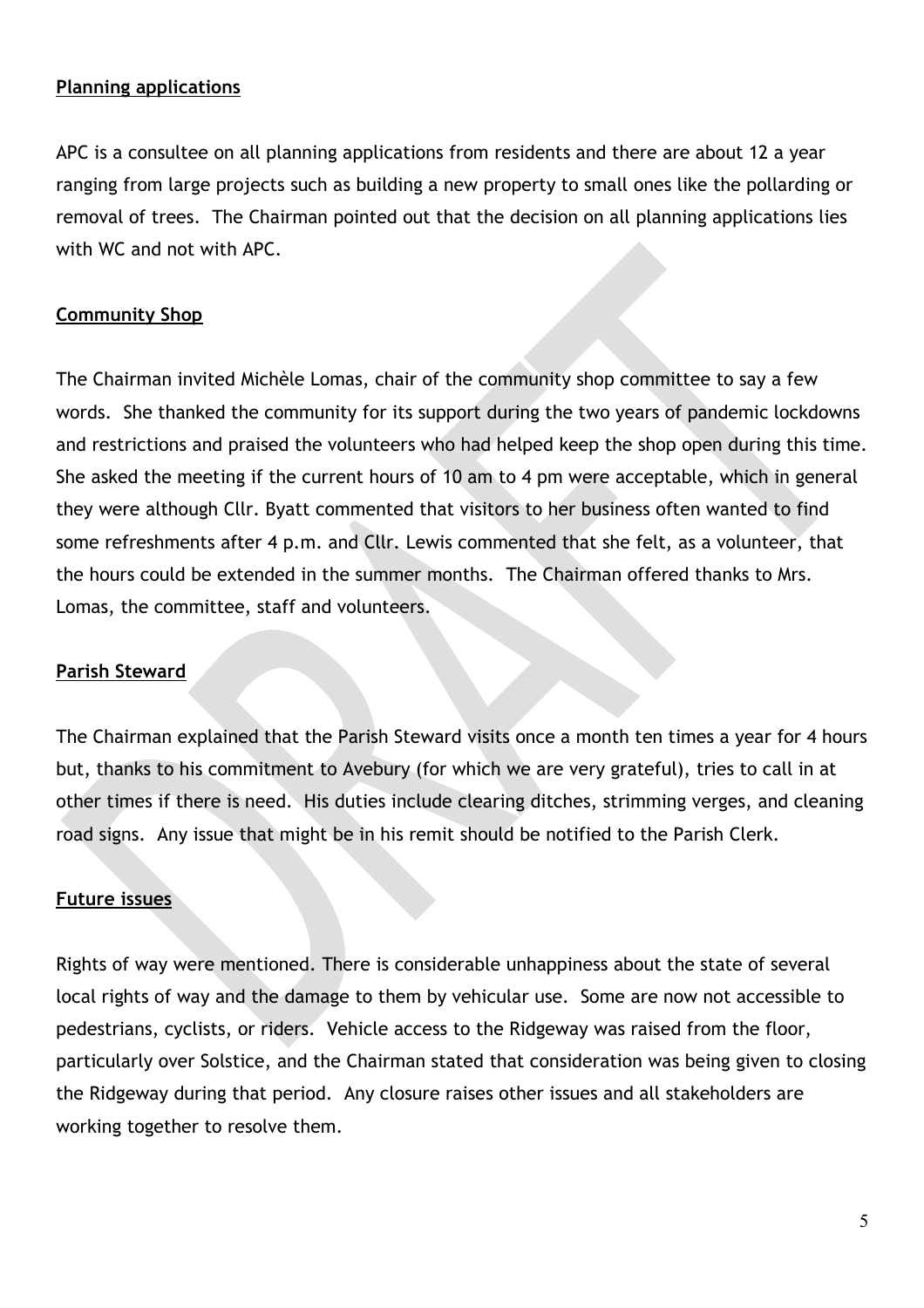### **Solstice**

The Chairman asked Cllr. Paradise to explain about the parking permit scheme for this year. She stated that there will be a Temporary Traffic Regulation Order (TTRO) covering much of the Parish and neighbouring roads and that any vehicle parked without a valid permit will be ticketed and, if parked illegally or dangerously, risked being towed away. All residents will need a WC parking permit to park on roads covered by the TTRO and these will be issued over the next couple of weeks at times to be advertised. Proof of residence will be required to obtain one.

A general discussion about issues around Solstice took place and whether or not the Ridgeway would be closed. It was noted that the parking area on Overton Hill is managed by the NT. The gate onto the Ridgeway from Overton Hill should be closed if the TTRO for the Ridgeway is confirmed (i.e. covering the section from Overton Hill rather than, as before, just the section close to the junction with AVE5) but this could not yet be guaranteed. Concerns were raised about vehicles being parked anywhere. CSAS officers should be able to prevent this in the High Street as they will restrict access to permit holders; the Nursery site in Avebury Trusloe will be fenced. NT is providing security and there will be patrols to help control 'feral' parking. WC's intentions should be disclosed at the ASOPM due on 1 June. It is hoped that there will be a larger police presence and that more people will go to Stonehenge. The Glastonbury Festival is just after Solstice.

A question was asked about the informal lay-by on the Avenue. The Chairman stated that the action had been agreed in 2019 ought to take place this year. The double yellow lines are to be extended, the lay by is to be reshaped to reduce the space to allow only 3 cars, and in due course the verges will be rebuilt to prevent parking. LHFIG meets on 26 May when APC's representative (Cllr. Parker) will press for a date for action.

The Chairman thanked all for their active participation and the meeting concluded at 8 pm.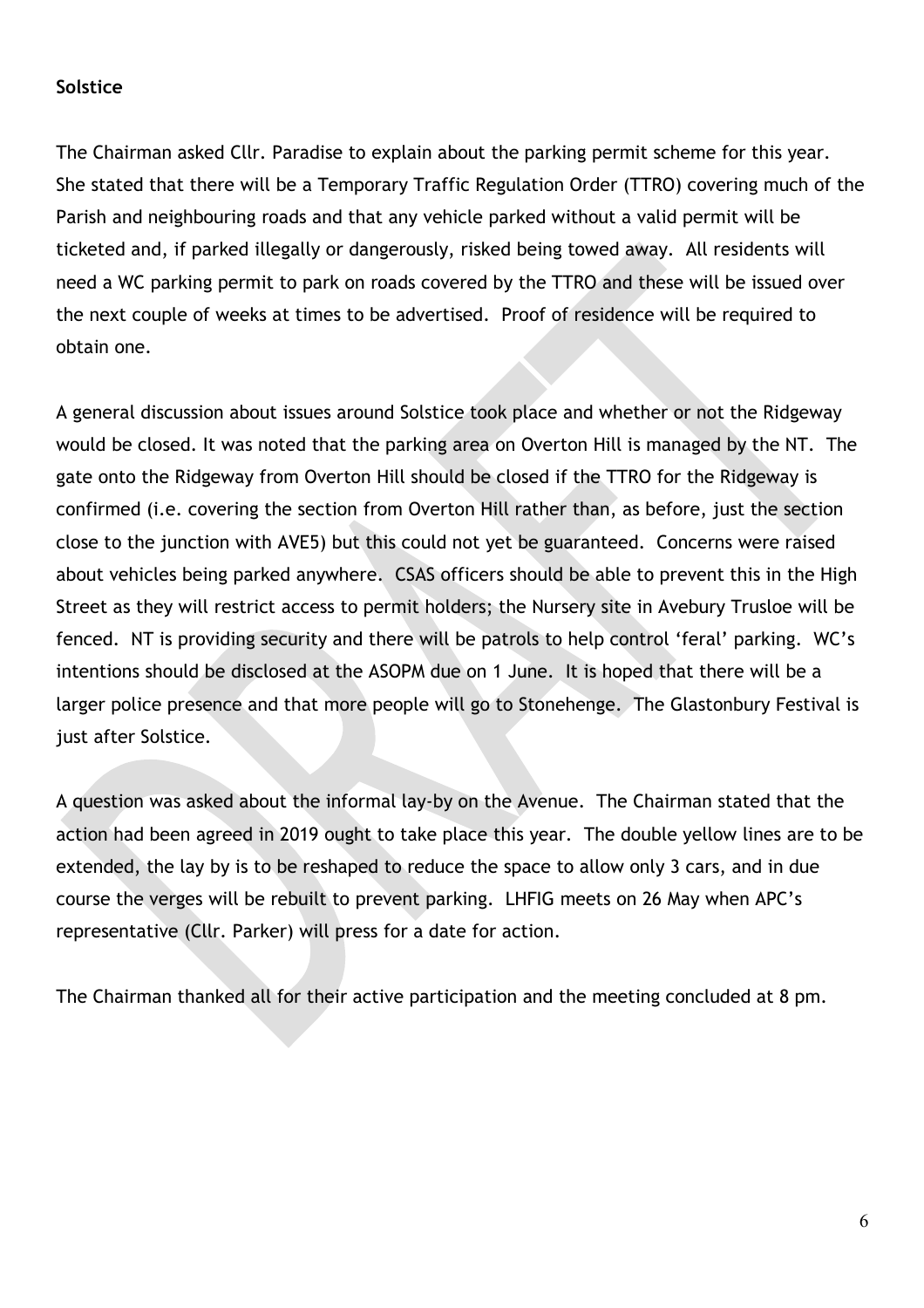### **Appendix**

# **AVEBURY PARISH COUNCIL ANNUAL VILLAGE MEETING 24 MAY 2022 WHAT YOUR PARISH COUNCIL HAS DONE RECENTLY**

Avebury has a council of nine members, who happen to be drawn from different parts of the parish: Beckhampton (Mike Bedford and Maggie Lewis), Bray Street (Zandria Service), Green Street (Donna Byatt and Stephen Stacey), High Street (Lynzey Paradise), Swindon Road (Bob Parker and Mike Daniel), and Trusloe (Ben Butler). Our clerk is Liz Moore. All councillors are volunteers and give their time without payment. Their contact details are available on parish noticeboards.

We meet in the Social Centre at 19h30 on the first Tuesday of each month except January and August. Come and join us for a meeting!

We want to thank our Wiltshire Councillor Jane Davies, who helps us in so many ways, Jan Tomlin and Eva Stützenberger of the National Trust, David Throup, who makes sure that monthly 'headlines' from our meetings go into the Upper Kennet News – and you for being here this evening!

### **Budget**

o This year we decided not to increase the precept (the proportion of council tax given to us by Wiltshire Council). That means that the amount you pay to the parish this year will be the same as it was last year.

### **What will we spend your money on?**

- $\circ$  The major project this year is the play area on the Nursery Site in Trusloe
- o We will also spend money on meeting the leases for our defibrillators, maintaining six public benches and four noticeboards, and paying our clerk, who manages our meetings (all of which you may attend and, if you wish, contribute to)
- o We contribute financially to a number of organisations with local impact (for example, Wiltshire's Bobby Box providers and Citizens Advice)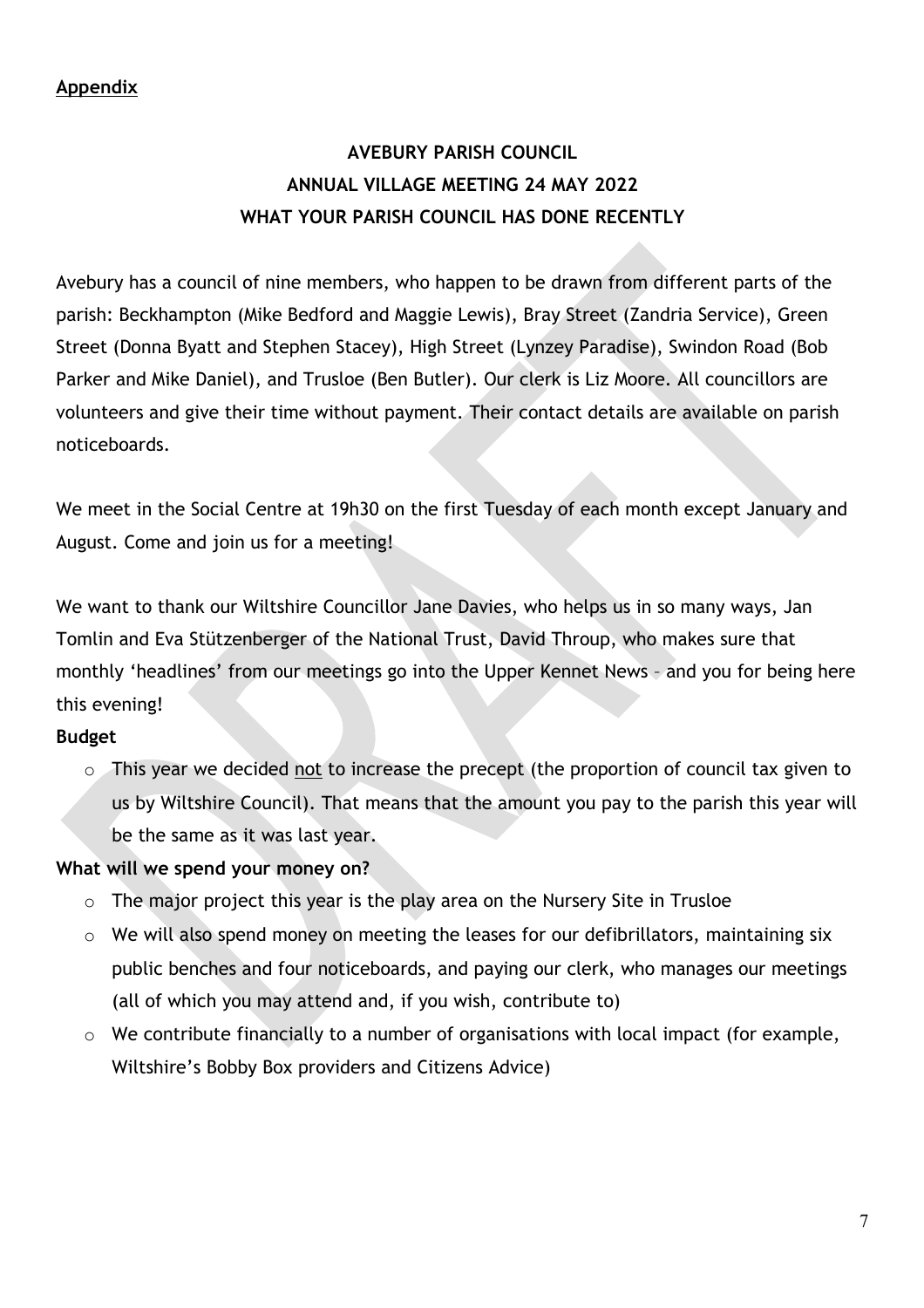- o We have allocated funds for the community exhibition space in the Chapel, which is being made available to us by the National Trust. Ten organisations have expressed interest in exhibiting under the theme 'A Living Landscape'<sup>1</sup>
- o We have assigned funding for road safety work. Parishes are required to contribute 25% of the cost of projects undertaken by Wiltshire Council and agreed at the Community Action Transport Group or CATG, now renamed Local Highway and Footpath Improvement Group or LHFIG.

## **Planning applications**

- o We are consulted on all planning applications submitted by residents of the parish
- o About 12 applications are made every year for works that are both large and small
- o The actual decision on them is taken by Wiltshire Council.

## **Defibrillators**

- o In recent years we have installed three defibrillators in the parish: on the High Street, the sports field, and in Trusloe. The parish council pays for the leases for two of them whilst the Sports and Social Club has taken on the third
- o Next on the list is Beckhampton, which we hope to have in place very soon.

## **Planters**

o We funded the new planters in the High Street.

## **Road safety**

- o For many years we have campaigned for a reduction in the speed limit on the A4361. In due course Wiltshire Council appointed consultants, who confirmed that a reduction was necessary. The limit was reduced to 50mph this year
- o Aided by funds from Wiltshire Council, we bought and installed a speed indicator device (a SID). Every eight weeks or so we move it between two locations on the A4361. Along with other parishes in Wiltshire, we send the data generated by our SID to the Police and Crime Commissioner so that he can decide where to ask the police to set up speed checks
- $\circ$  Since at least 2017 we have campaigned with the National Trust to extend parking restrictions on the B4003. Wiltshire Council will soon paint more yellow lines, remodel the informal layby, and occasionally enforce parking restrictions there and elsewhere in the village
- o Wiltshire Council has agreed to the re-wilding of Beckhampton roundabout, which we think may reduce the speed of vehicles and motorcycles using it

<sup>&</sup>lt;sup>1</sup> Avebury Community Orchard, Avebury Society, Avebury and Stonehenge Archaeological and Historical Research Group, CPRE the Countryside Charity, Friends of the Ridgeway, Marlborough Downs Space for Nature, National Trust, North Wessex Downs Area of Outstanding Natural Beauty, Visit Wiltshire, and Wiltshire Museum.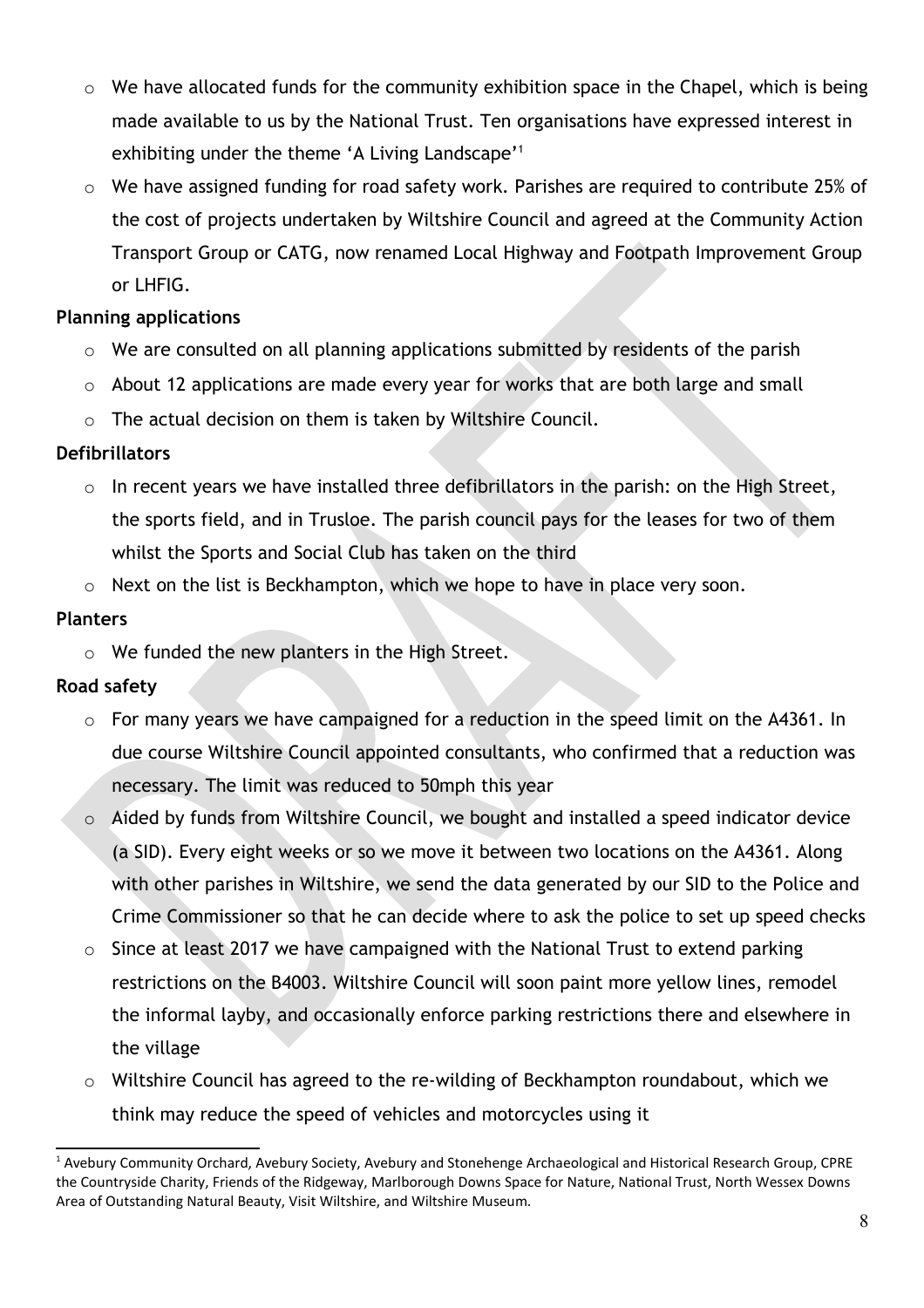- o Co-financed by residents, last year we installed two 'T junction' warning signs on the A4361 close to Nash Lane
- o We campaigned successfully to save the emergency call telephone box on the layby at West Kennett
- o With colleagues from Kennet Valley and Preshute parish councils, we gave a presentation to Danny Kruger MP about the need to implement Avebury's 2015 transport strategy, which would improve road safety in and around the parish.

## **Verges, bus shelters, rights of way, and litter**

- o Wiltshire Council allocates a 'steward' to each parish. Ours spends four hours each month for ten months of the year in Avebury. Usually the rest of his working day is taken up by Winterbourne Monkton and Berwick Bassett
- o He strims the verges to our paths, cleans road signs and bus shelters, and undertakes other maintenance tasks
- o We organise a 'litter pick' each year, which collects impressive quantities of rubbish from our verges and public places
- o We requested an additional litter bin for the High Street, which Wiltshire Council provided
- o We replaced a mirror in Beckhampton to improve visibility for turning vehicles.

### **Future campaigns**

In addition to those mentioned already, we will:

- o Press Wiltshire Council to ensure that the only access permitted to rights of way in the parish is sustainable; in other words, that surfaces are not so deeply rutted by the vehicles using them as to prevent access for all except recreational 4x4s. This is a World Heritage Site UNESCO-inscribed for its Outstanding Universal Value. We owe it to future generations not to destroy buried archaeology
- o Represent the community on Wiltshire Council's Marlborough Area Board, the Board's Community Action Transport Group (CATG), whose scope (and budget) has been enlarged and whose new name is LHFIG (Local Highway & Footway Improvement Group), and on the Avebury World Heritage Site Steering Committee
- o Campaign for a 20mph speed restriction in Trusloe (parish councils must contribute 25% of the cost of action taken by Wiltshire Council)
- o Request resurfacing of the severely delaminated part of the A4361 at the Beckhampton end of the Avebury to Beckhampton section